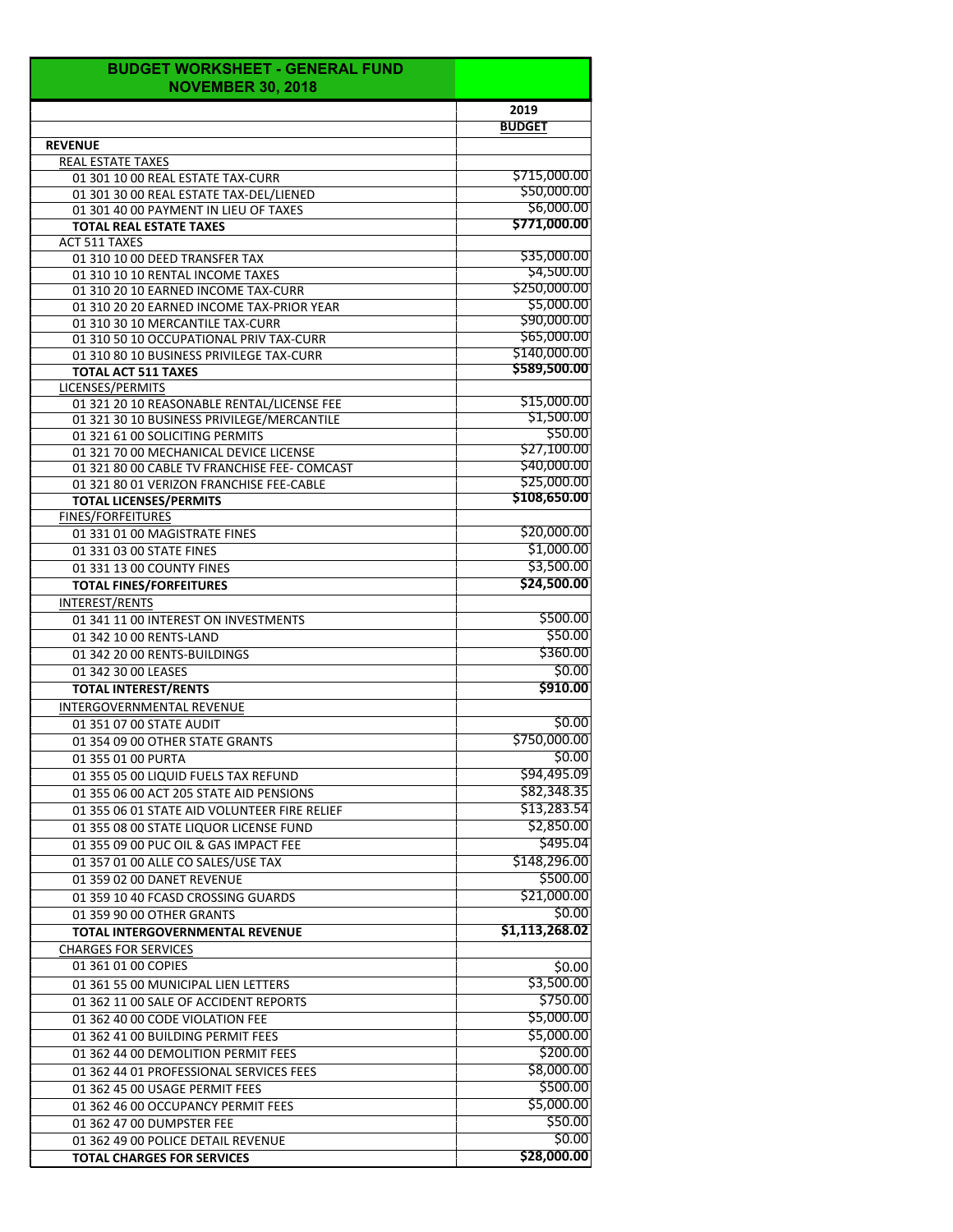| PARKING FACILITIES REVENUE                                      |                |
|-----------------------------------------------------------------|----------------|
| 01 376 01 00 PARKING METER REVENUE                              | \$18,000.00    |
| 01 376 05 00 PERMITS-RESIDENTIAL                                | \$500.00       |
| 01 376 06 00 PERMITS-MUNICIPAL LOT-13TH ST                      | \$2,500.00     |
| 01 376 12 00 PARKING METER FINES                                | \$15,000.00    |
| <b>TOTAL PARKING FACILITIES REVENUE</b>                         | \$36,000.00    |
| MISCELLANEOUS REVENUE                                           |                |
| 01 380 90 00 OTHER MISCELLANEOUS REVENUE                        | \$250.00       |
| 01 380 90 02 INSURANCE DIVIDENDS                                | \$40,000.00    |
| 01 381 10 00 INSURANCE REIMBURSEMENTS                           | \$1,500.00     |
| 01 387 00 00 CONTRIBUTIONS/DONATIONS                            | \$30,000.00    |
| 01 387 05 00 POLICE K-9 REVENUE                                 | \$5,000.00     |
| <b>TOTAL MISCELLANEOUS REVENUE</b>                              | \$76,750.00    |
| OTHER FINANCING SOURCES                                         |                |
| 01 391 10 00 SALE OF MUNICIPAL PROPERTY                         | \$0.00         |
| 01 392 09 00 TRANS FROM UTILITIES FUND                          | \$0.00         |
| 01 393 13 00 LOAN PROCEEDS                                      | \$0.00         |
| <b>TOTAL OTHER FINANCING SOURCES</b>                            | \$0.00         |
| <b>TOTAL REVENUE</b>                                            | \$2,748,578.02 |
| <b>EXPENDITURES</b>                                             |                |
| <b>COUNCIL</b>                                                  |                |
| 01 400 11 11 SALARIES-ELECTED OFFICIALS                         | \$5,250.00     |
| 01 400 16 10 SOCIAL SECURITY CONTRIBUTION                       | \$326.00       |
| 01 400 16 11 MEDICARE CONTRIBUTION                              | \$76.00        |
| 01 400 22 90 OTHER OPERATING SUPPLIES                           | \$283.76       |
| 01 400 34 10 ADVERTISING EXPENSE                                | \$1,000.00     |
| 01 400 34 20 CODIFICATION                                       | \$2,000.00     |
| 01 400 35 65 PUBLIC OFFICIALS LIABILITY INS                     | \$5,978.45     |
| 01 400 42 10 DUES & SUBSCRIPTIONS                               | \$3,200.00     |
| 01 400 46 10 MEETINGS & CONFERENCES                             | \$2,000.00     |
| <b>TOTAL COUNCIL</b>                                            | \$20,114.21    |
| <b>MAYOR</b>                                                    |                |
| 01 401 11 11 SALARIES-ELECTED OFFICIALS                         | \$750.00       |
|                                                                 | \$47.00        |
| 01 401 16 10 SOCIAL SECURITY CONTRIBUTION                       | \$11.00        |
| 01 401 16 11 MEDICARE CONTRIBUTION                              | \$854.06       |
| 01 401 35 60 INSURANCE                                          | \$150.00       |
| 01 401 42 10 DUES & SUBSCRIPTIONS                               |                |
| 01 401 46 10 MEETINGS & CONFERENCES                             | \$500.00       |
| <b>TOTAL MAYOR</b>                                              | \$2,312.06     |
| ACCOUNTING                                                      |                |
| 01 402 31 10 AUDITING SERVICES                                  | \$3,300.00     |
| 01 402 31 20 CONSULTING/PROFESSIONAL FEES                       | \$500.00       |
| <b>TOTAL ACCOUNTING</b>                                         | \$3,800.00     |
| <b>TAX COLLECTOR</b>                                            |                |
| 01 403 00 01 REFUNDS-PRIOR YEAR REVENUE                         | \$500.00       |
| 01 403 01 00 REFUND OF CURR YR REVENUE                          | \$1,500.00     |
| 01 403 11 11 SALARIES-ELECTED OFFICIALS                         | \$26,000.00    |
| 01 403 16 10 SOCIAL SECURITY CONTRIBUTION                       | \$1,612.00     |
| 01 403 16 11 MEDICARE CONTRIBUTION                              | \$377.00       |
| 01 403 22 17 POSTAGE EXPENSE                                    | \$1,300.00     |
| 01 403 34 20 PRINTING EXPENSE                                   | \$400.00       |
| 01 403 35 30 BONDING EXPENSE                                    | \$250.00       |
| 01 403 41 20 COMMISSIONS-ACT 511                                | \$11,000.00    |
| 01 403 45 50 COMPUTER MAINTENACE                                | \$1,250.00     |
| <b>TOTAL TAX COLLECTOR</b>                                      | \$44,189.00    |
| <b>SOLICITOR</b>                                                |                |
| 01 404 31 40 LEGAL SERVICES/FEES                                | \$5,000.00     |
| 01 404 31 90 OTHER PROFESSIONAL SERVICES                        | \$500.00       |
| <b>TOTAL SOLICITOR</b>                                          | \$5,500.00     |
| MANAGER                                                         |                |
|                                                                 | \$40,040.00    |
| 01 405 11 10 SALARY/WAGES-REGULAR EMPLOYEES                     | \$4,148.46     |
| 01 405 15 60 MEDICAL INSURANCE<br>01 405 15 70 DENTAL INSURANCE | \$185.82       |
| 01 405 15 75 VISION INSURANCE                                   | \$30.24        |
|                                                                 | \$84.62        |
| 01 405 15 80 LIFE INSURANCE                                     |                |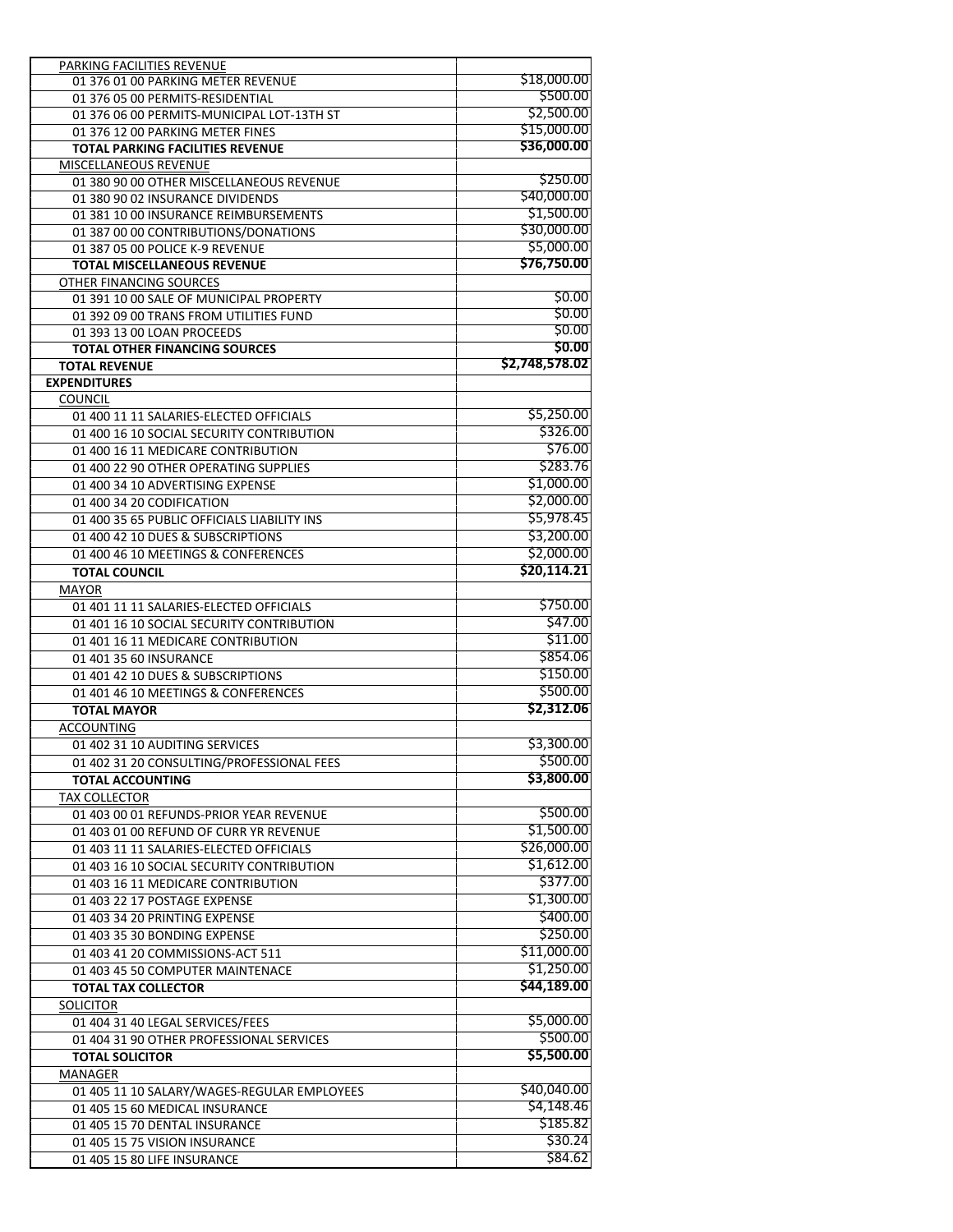| 01 405 16 10 SOCIAL SECURITY CONTRIBUTION                          | \$2,482.48             |
|--------------------------------------------------------------------|------------------------|
| 01 405 16 11 MEDICARE CONTRIBUTION                                 | \$580.58               |
| 01 405 32 10 CELL PHONE/COMMUNICATIONS                             | \$300.00               |
| 01 405 35 40 WORKERS COMPENSATION EXPENSE                          | \$99.83                |
| 01 405 42 10 DUES & SUBSCRIPTIONS                                  | \$50.00                |
| 01 405 46 10 MEETING & CONFERENCES                                 | \$500.00               |
| <b>TOTAL MANAGER</b>                                               | \$48,502.03            |
| <b>OFFICE</b>                                                      |                        |
| 01 406 11 10 SALARIES/WAGES-OFFICE                                 | \$39,977.60            |
| 01 406 11 50 WAGES-PART TIME EMPLOYEES                             | \$0.00                 |
| 01 406 15 60 HEALTH INSURANCE                                      | \$8,296.92             |
| 01 406 15 70 DENTAL INSURANCE                                      | \$371.64               |
| 01 406 15 75 VISION INSURANCE                                      | \$109.92               |
| 01 406 15 80 LIFE INSURANCE                                        | \$323.88               |
| 01 406 16 10 SOCIAL SECURITY                                       | \$2,494.11             |
| 01 406 16 11 MEDICARE                                              | \$583.30               |
| 01 406 18 30 OVERTIME                                              | \$250.00               |
| 01 406 21 10 OFFICE SUPPLIES                                       | \$1,500.00             |
| 01 406 32 10 COMMUNICATIONS/PHONES                                 | \$1,800.00             |
| 01 406 32 50 POSTAGE                                               | \$1,000.00             |
| 01 406 34 20 PRINTING                                              | \$200.00               |
| 01 406 35 30 BOND/TREASURER                                        | \$321.87               |
| 01 406 35 40 WORKERS COMPENSATION                                  | \$199.67               |
| 01 406 37 40 COMPUTER MAINTENANCE                                  | \$1,500.00             |
| 01 406 38 40 COPIER LEASING                                        | \$3,207.06             |
| 01 406 38 70 POSTAGE MACHINE LEASE                                 | \$400.00               |
| 01 406 46 10 MEETING & CONFERENCES                                 | \$100.00               |
| 01 406 74 00 OFFICE EQUIPMENT                                      | \$2,000.00             |
| <b>TOTAL OFFICE</b>                                                | \$64,635.97            |
| WEB PAGE/CREDIT CARD/CIVIL SERVICE                                 |                        |
| 01 407 00 00 WEB PAGE                                              | \$1,000.00             |
| TOTAL WEB PAGE/CREDIT CARD/CIVIL SERVICE                           | \$1,000.00             |
| <b>ENGINEERING SERVICES</b>                                        |                        |
| 01 408 31 30 ENGINEERING SERVICES                                  | \$1,500.00             |
| <b>TOTAL ENGINEERING SERVICES</b>                                  | \$1,500.00             |
| <b>BUILDING</b>                                                    |                        |
| 01 409 22 90 CLEANING SUPPLIES                                     | \$250.00               |
| 01 409 24 85 BLDG REPAIR/MAINT MAT/SUPPLIES                        | \$5,000.00             |
| 01 409 35 70 FLOOD INSURANCE EXPENSE                               | \$330.00               |
| 01 409 36 10 ELECTRICITY EXPENSE                                   | \$3,500.00             |
| 01 409 36 20 NATURAL GAS/HEATING OIL EXP                           | \$4,500.00<br>\$350.00 |
| 01 409 36 30 WATER EXPENSE                                         | \$3,750.00             |
| 01 409 42 00 SVFD LEASE PAYMENT                                    | \$3,000.00             |
| 01 409 45 50 CLEANING/CONTRACTED SERVICES<br><b>TOTAL BUILDING</b> | \$20,680.00            |
| <b>POLICE</b>                                                      |                        |
| 01 410 11 10 SALARY/WAGES-REGULAR EMPLOYEES                        | \$330,307.55           |
| 01 410 11 12 SALARY- CHIEF                                         | \$74,263.00            |
| 01 410 11 50 WAGES-PARTTIME/TEMP EMPLOYEES                         | \$50,000.00            |
| 01 410 15 60 HEALTH INSURANCE                                      | \$106,100.92           |
| 01 410 15 61 RETIREES MEDICAL EXPENSE                              | \$25,477.32            |
| 01 410 15 70 DENTAL INSURANCE                                      | \$5,531.76             |
| 01 410 15 75 VISION INSURANCE                                      | \$634.80               |
| 01 410 15 80 LIFE INSURANCE EXPENSE                                | \$1,075.80             |
| 01 410 16 01 SUPPLEMENTAL RETIREMENT PAY                           | \$1,500.00             |
| 01 410 16 02 RETIREMENT CONTRIBUTIONS-MMO                          |                        |
|                                                                    | \$85,321.00            |
| 01 410 16 10 SOCIAL SECURITY CONTRIBUTION                          | \$31,903.37            |
| 01 410 16 11 MEDICARE CONTRIBUTION                                 | \$7,461.27             |
| 01 410 18 20 LONGEVITY PAY                                         | \$6,900.00             |
| 01 410 18 30 OVERTIME PAY                                          | \$60,000.00            |
| 01 410 18 40 SHIFT DIFFERENTIAL                                    | \$1,500.00             |
| 01 410 18 50 COURT TIME                                            | \$1,500.00             |
| 01 410 19 10 UNIFORM ALLOWANCE                                     | \$5,000.00             |
| 01 410 21 10 OFFICE SUPPLIES<br>01 410 21 90 OTHER SUPPLIES        | \$1,000.00<br>\$0.00   |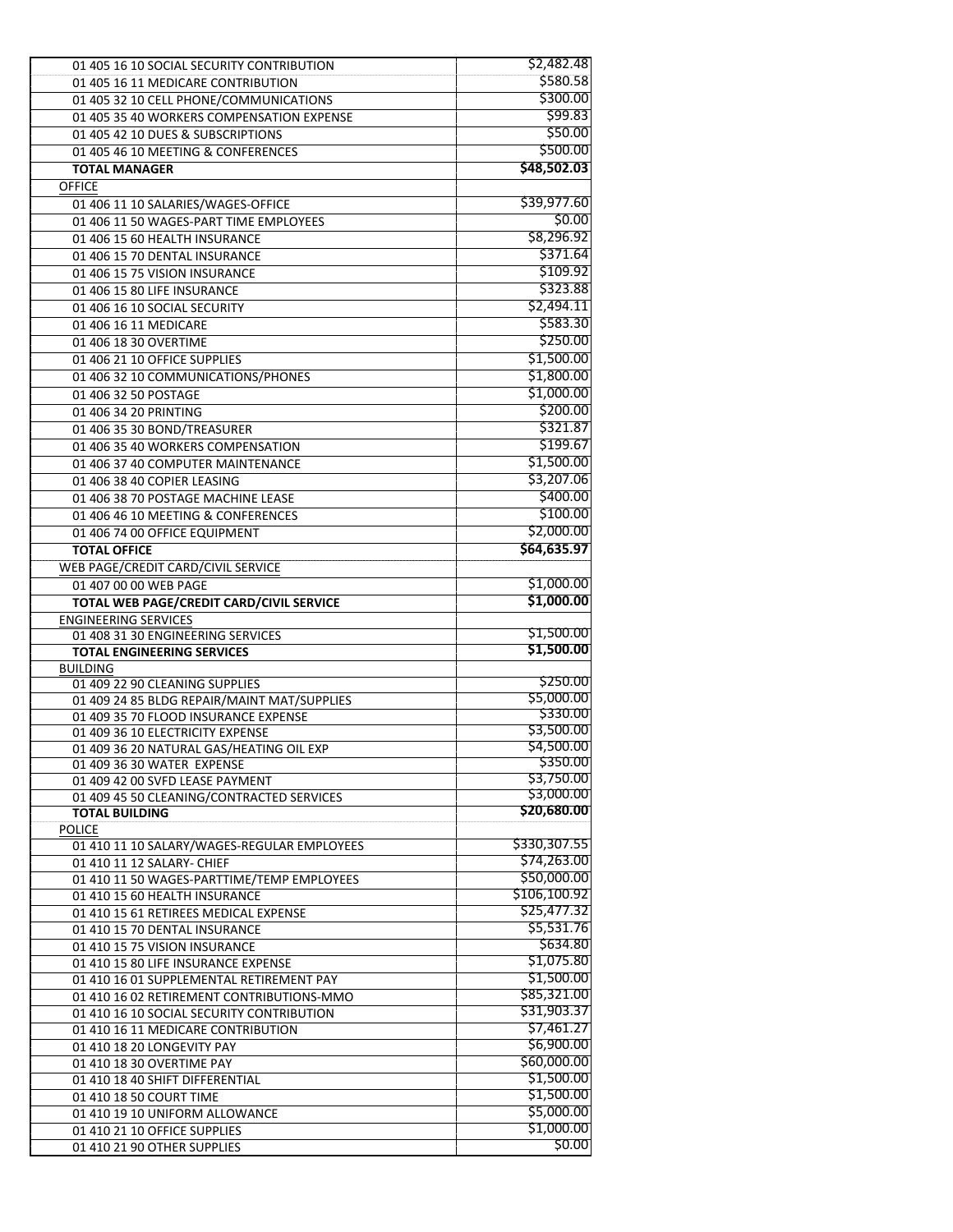| 01 410 22 17 POSTAGE EXPENSE                        | \$250.00     |
|-----------------------------------------------------|--------------|
| 01 410 22 90 FIRE ARMS-AMMUNITION                   | \$2,600.00   |
| 01 410 22 91 CAP ITEM - BULLET PROOF VESTS          | \$0.00       |
| 01 410 23 10 FUELS/LUBRICANTS                       | \$7,500.00   |
| 01 410 23 80 UNIFORMS/LINENS                        | \$150.00     |
| 01 410 25 20 EQUIP REPAIR/MAINT MAT/SUPPLIE         | \$0.00       |
| 01 410 26 01 EDUCATIONAL/SAFETY                     | \$2,000.00   |
| 01 410 31 50 TESTING/MEDICAL EXAMINATIONS           | \$0.00       |
| 01 410 31 51 MEDICAL EXPENSES                       | \$0.00       |
|                                                     | \$240.00     |
| 01 410 31 60 ACCUTRAK CERTIFICATION                 |              |
| 01 410 32 10 PHONES/COMMUNICATION EXPENSE           | \$4,500.00   |
| 01 410 33 10 MILAGE                                 | \$0.00       |
| 01 410 34 20 PRINTING EXPENSE                       | \$500.00     |
| 01 410 35 40 WORKERS COMPENSATION INS               | \$47,489.00  |
| 01 410 35 60 POLICE PROFESSIONAL LIAB INS           | \$14,758.00  |
| 01 410 36 10 ELECTRICITY                            | \$3,000.00   |
| 01 410 38 40 EQUIPMENT RENTAL                       | \$750.00     |
| 01 410 42 10 DUES & SUBSCRIPTIONS                   | \$2,000.00   |
| 01 410 45 10 VEHICLE REPAIR/MAINT                   | \$5,000.00   |
| 01 410 45 60 RADIO/ALARM REPAIR/MAINT               | \$1,200.00   |
| 01 410 46 10 MEETING & CONFERENCES                  | \$500.00     |
| 01 410 47 10 PARKING                                | \$150.00     |
| 01 410 74 20 COMPUTERS                              | \$2,000.00   |
|                                                     | \$12,188.85  |
| 01 410 74 40 POLICE K-9 EXPENSES                    |              |
| 01 410 74 50 VEHICLE PURCHASE                       | \$29,879.88  |
| 01 410 74 91 MINOR EQUIPMENT/MACHINERY              | \$2,500.00   |
| <b>TOTAL POLICE</b>                                 | \$934,632.52 |
| <b>FIRE</b>                                         |              |
| 01 411 23 10 FUELS/LUBRICANTS                       | \$2,500.00   |
| 01 411 32 10 PHONES/INTERNET COMMUNICATIONS         | \$2,400.00   |
| 01 411 35 10 TRUCK INSURANCE                        | \$8,555.00   |
| 01 411 35 40 WORKERS COMPENSATION EXP               | \$14,859.00  |
| 01 411 36 10 ELECTRICITY                            | \$3,000.00   |
| 01 411 45 10 VEHICLE REPAIR/MAINT                   | \$10,000.00  |
| 01 411 54 00 FOREIGN FIRE/FIRE RELIEF               | \$13,283.54  |
| 01 411 54 30 CONTRIBUTION TO VFD                    | \$10,000.00  |
| 01 411 74 50 VEHICLE-FIRE TAX                       | \$15,500.00  |
|                                                     | \$0.00       |
| 01 411 74 91 MINOR EQUIPMENT/MACHINERY              | \$1,000.00   |
| 01 412 54 90 DONATION - EMS                         |              |
| <b>TOTAL FIRE</b>                                   | \$81,097.54  |
| <b>CODE ENFORCEMENT</b>                             |              |
| 01 413 11 50 WAGES-PARTTIME/TEMP EMPLOYEES          | \$46,592.00  |
| 01 413 16 10 SOCIAL SECURITY CONTRIBUTION           | \$2,888.70   |
| 01 413 16 11 MEDICARE CONTRIBUTION                  | \$675.58     |
| 01 413 21 10 OFFICE SUPPLIES                        | \$200.00     |
| 01 413 22 17 POSTAGE                                | \$200.00     |
| 01 413 23 80 UNIFORMS                               | \$200.00     |
| 01 413 31 90 OTHER PROFESSIONAL SERVICES            | \$8,000.00   |
| 01 413 32 10 PHONES/INTERNET COMMUNICATIONS         | \$600.00     |
| 01 413 33 10 TRAVEL/PARKING                         | \$0.00       |
| 01 413 34 20 PRINTING EXPENSE                       | \$200.00     |
| 01 413 35 40 WORKERS COMPENSATION EXP               | \$650.00     |
| 01 413 37 40 COMPUTER MAINTENANCE                   | \$100.00     |
| 01 413 46 10 MEETING/CONFERENCES                    | \$200.00     |
| <b>TOTAL CODE ENFORCEMENT</b>                       | \$60,506.28  |
| PLANNING AND ZONING                                 |              |
| 01 414 31 00 DEMOLITION                             | \$15,000.00  |
| 01 414 31 90 ZONING ORDINANCE PROFESSIONAL SERVICES | \$2,000.00   |
| 01 414 34 20 PRINTING/SUPPLIES                      | \$250.00     |
| <b>TOTAL PLANNING AND ZONING</b>                    | \$17,250.00  |
| POLICE CLERK / PARKING METERS                       |              |
|                                                     |              |
| 01 445 11 50 WAGES-PARTTIME/TEMP EMPLOYEES          | \$13,520.00  |
| 01 445 16 10 SOCIAL SECURITY CONTRIBUTION           | \$838.24     |
| 01 445 16 11 MEDICARE CONTRIBUTION                  | \$196.04     |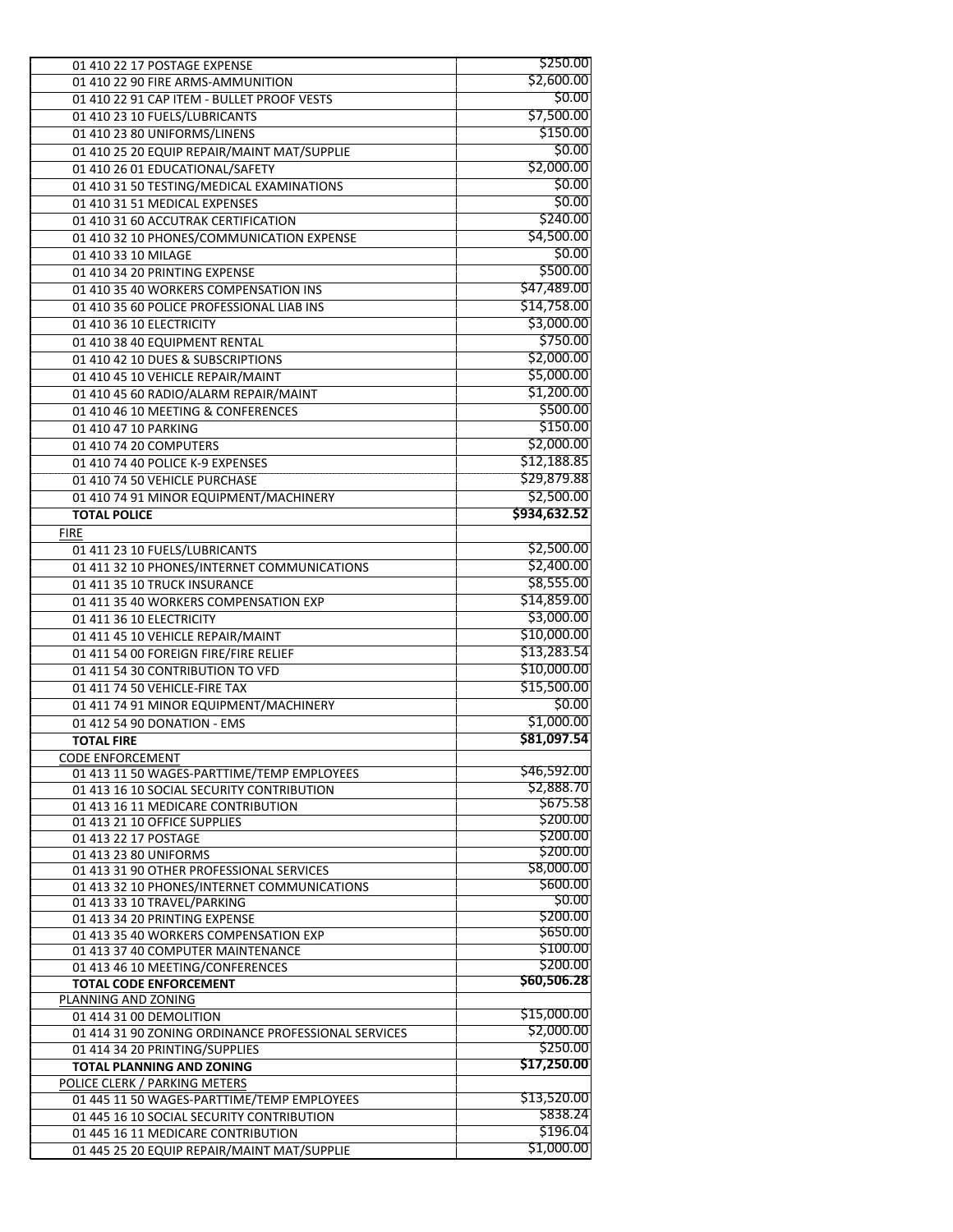| 01 445 35 40 WORKERS COMPENSATION EXPENSE                     | \$650.00                  |
|---------------------------------------------------------------|---------------------------|
| TOTAL POLICE CLERK / PARKING METERS                           | \$16,204.28               |
| <b>EMERGENCY MANAGEMENT</b>                                   |                           |
| 01 415 74 91 EQUIPMENT-SECURITY CAMERAS                       | \$5,000.00                |
| <b>TOTAL EMERGENCY MANAGEMENT</b>                             | \$5,000.00                |
| <b>ANIMAL ENFORCEMENT</b>                                     |                           |
| 01 425 45 50 ENFORCEMENT CONSULT/CONTRACT                     | \$2,700.00                |
| TOTAL ANIMAL ENFORCEMENT                                      | \$2,700.00                |
| <b>CROSSING GUARD</b>                                         |                           |
| 01 416 11 50 WAGES-PARTTIME/TEMP EMPLOYEES                    | \$40,140.00               |
| 01 416 15 85 ACCIDENT INSURANCE EXPENSE                       | \$198.00                  |
| 01 416 16 10 SOCIAL SECURITY CONTRIBUTION                     | \$2,488.68                |
| 01 416 16 11 MEDICARE CONTRIBUTION                            | \$582.03                  |
| 01 416 23 80 UNIFORMS/LINENS                                  | \$150.00                  |
| 01 416 35 40 WORKERS COMPENSATION EXPENSE                     | \$1,700.00                |
| <b>TOTAL CROSSING GUARD</b>                                   | \$45,258.71               |
| <b>STREETS</b>                                                |                           |
| 01 430 11 10 SALARY/WAGES-REGULAR EMPLOYEES                   | \$116,001.60              |
| 01 430 11 12 SALARY-DEPARTMENT HEAD                           | \$53,560.00               |
| 01 430 11 13 WAGES/PART TIME                                  | \$26,074.00               |
| 01 430 15 60 HEALTH INSURANCE                                 | \$39,410.52               |
| 01 430 15 70 DENTAL INSURANCE                                 | \$2,168.04                |
| 01 430 15 75 VISION INSURANCE                                 | \$263.64                  |
| 01 430 15 80 LIFE INSURANCE EXPENSE                           | \$756.96                  |
| 01 430 16 01 SUPPLEMENTAL RETIREMENT PAY                      | \$720.00                  |
| 01 430 16 10 SOCIAL SECURITY CONTRIBUTION                     | \$12,439.41               |
| 01 430 16 11 MEDICARE CONTRIBUTION                            | \$2,909.22                |
| 01 430 18 30 OVERTIME PAY                                     | \$5,000.00                |
| 01 430 22 90 OTHER OPERATING SUPPLIES                         | \$3,000.00                |
| 01 430 23 10 VEHICLE FUEL/FUELS                               | \$6,000.00                |
| 01 430 23 80 UNIFORMS                                         | \$500.00                  |
| 01 430 25 20 STREET SUPPLIES                                  | \$5,000.00                |
| 01 430 32 10 PHONES/COMMUNICATIONS                            | \$1,600.00                |
| 01 430 35 40 WORKERS COMPENSATION EXP                         | \$34,703.00               |
| 01 430 36 10 ELECTRICITY EXPENSE                              | \$500.00                  |
| 01 430 36 20 NATURAL GAS/FUEL OIL                             | \$1,500.00                |
| 01 430 36 30 WATER EXPENSE                                    | \$200.00                  |
| 01 430 37 30 BUILDING REPAIR/MAINT                            | \$1,000.00                |
| 01 430 42 10 DUES/PERMITS/SUBSCRIPTIONS                       | \$35.00                   |
| 01 430 45 10 VEHICLE REPAIR/MAINT                             | \$4,000.00                |
| 01 430 45 20 EQUIPMENT REPAIRS                                | \$3,000.00                |
| 01 430 45 50 DUMPSTER/CONTRACTED SERVICES                     | \$7,000.00                |
| 01 430 45 60 RADIO/ALARM REPAIR/MAINT                         | \$200.00                  |
| 01 430 46 10 MEETINGS & CONFERENCES                           | \$100.00                  |
| 01 430 74 90 STREET EQUIPMENT                                 | \$11,242.49               |
| <b>TOTAL STREETS</b>                                          | \$338,883.88              |
| <b>STREET SWEEPER</b>                                         |                           |
| 01 431 23 10 FUELS                                            | \$1,250.00                |
| 01 431 45 20 EQUIPMENT REPAIRS                                | \$5,000.00                |
| <b>TOTAL STREET SWEEPER</b>                                   | \$6,250.00                |
| SNOW REMOVAL                                                  |                           |
| 01 430 24 60 SNOW REMOVAL SUPPLIES                            | \$1,000.00                |
| 01 432 24 60 SALT PURCHASES                                   | \$15,000.00<br>\$2,000.00 |
| 01 432 45 20 EQUIPMENT REPAIRS                                | \$500.00                  |
| 01 432 74 90 MACHINERY/EQUIPMENT<br><b>TOTAL SNOW REMOVAL</b> | \$18,500.00               |
| TRAFFIC SIGNALS, STREETLIGHTS, SIGNS                          |                           |
| 01 433 26 10 STREET SIGNS/MARKINGS                            | \$3,000.00                |
| 01 433 36 10 TRAFFIC SIGNAL ELECTRICITY                       | \$2,200.00                |
| 01 433 45 20 EQUIP/MACH REPAIR/MAINT                          | \$500.00                  |
| 01 434 36 10 STREET LIGHT ELECTRICITY                         | \$30,000.00               |
| TOTAL TRAFFIC SIGNALS, STREETLIGHTS, SIGNS                    | \$35,700.00               |
| <b>ROAD REPAIR</b>                                            |                           |
| 01 435 61 10 PAVING CONSTRUCTION                              | \$30,000.00               |
| <b>TOTAL ROAD REPAIR</b>                                      | \$30,000.00               |